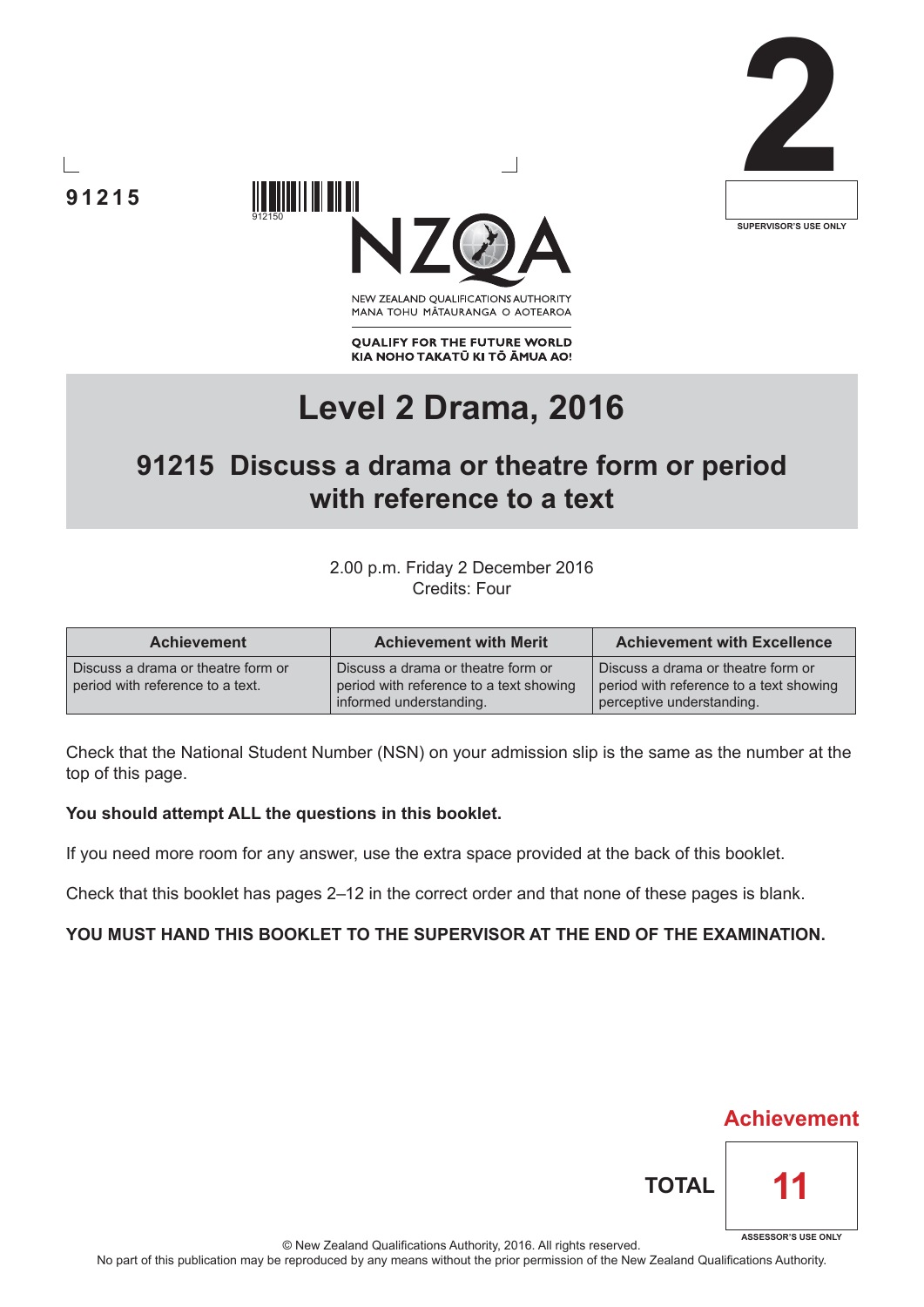To answer the questions in this paper, name the drama/theatre form or period you have studied, and ONE text from the form or period to which you will refer. (If the text was not written as a script  $-$  as for example in commedia dell'arte  $-$  give brief details of the action.)

ASSESSOR'S **USE ONLY** 

Drama/theatre form or period/Shakespearion theatre (Elizabethan) Title of the text (or brief details of the action): Macbeth written by Willram Shakespeare, is one of the four great tradgedient Playwright/creator(s) (if applicable): william Sholespeare **QUESTION ONE: A MOMENT OF TENSION** 

Describe an important moment of tension from your chosen text. Support your answer with brief details of the characters involved, and the cause of the tension.

In act two, scene two Macbeth and Lady Mocbeth are arguing over whether or not they are going to kill the King. After they commit regioide the audience ore wondering whether or not they will pet carghtthis is done by the knocking that can be heard, sthe along with other notes as discussed in the scene. 10 10 40 60 7 40 6 2 deconder the changes of the changes clarg with the audience questioned if they were garg to be cought.

 $(b)$ Explain the acting style an actor would typically use to perform this moment of tension. Support your answer with details of the actor's use of voice, body, movement and/or space in ways that are typical of the form or period. The use of voice was important when performing the moment of tension, as the use of short and chappy dialouge helped to emphosize the tension and ponic Moderth and Lody Macbeth hod created. An example of his is when Lody Mocketh and Modbeth believe someone is listening to them,

M"Did not you speak?" "When?" "Now." "As I desended?" As the tension between the two characters has turned them paranoid, and they question whether the drunk quards have woken up, a someone has heard them. Discuss the purpose of tension in the text. You could consider: •  $\mathscr H$  how the tension is – or is not – resolved, and what this communicates to the audience how the text is structured, and when the tension occurs how tension in the text reflects tension in the real world at the time. The tension is (responsed by the use of comic relief While the audience of panicking a wordering it Lody Mocbeth and Mocbeth will get couplet, a feature in multiple of Shakespeare's plays is the use of comic relief - for something humanous to happen in order to calm the tense audience. In Macketh the representation of comic relief is the drunken porter, who langhs about his old age and has a more dirty serve of humor, allowing the audience to laugh in the previously tense  $airutian.$ 

ASSESSOR'S **USE ONLY**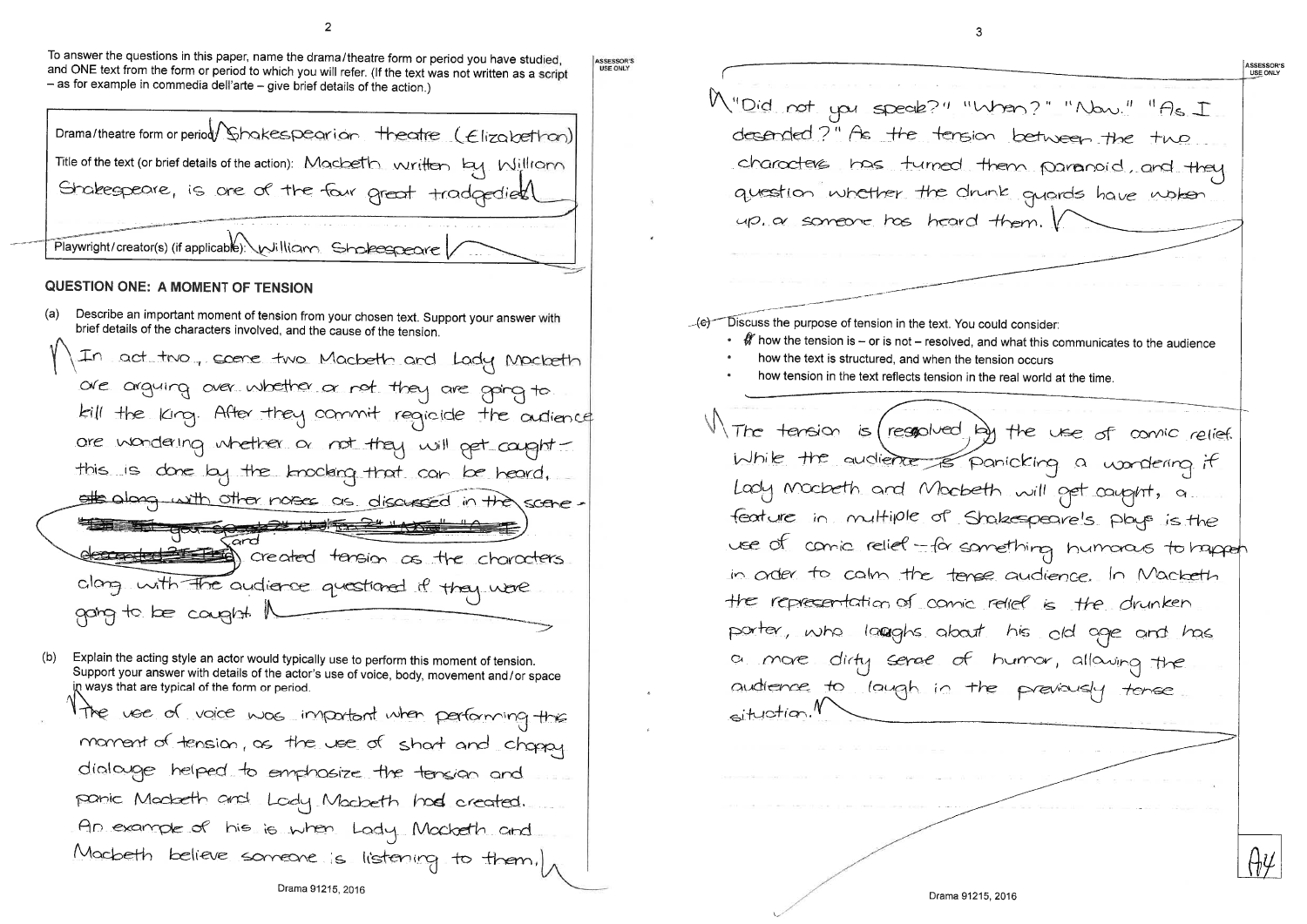| QUESTION TWO: USE OF A TECHNOLOGY                                                                                                                                                            |  |  |  |  |  |
|----------------------------------------------------------------------------------------------------------------------------------------------------------------------------------------------|--|--|--|--|--|
| Select $(V)$ ONE theatre technology typically used in the form or period of your chosen text.<br>Costume<br>Mask<br>Stage makeup<br>Set/stage<br>Lighting                                    |  |  |  |  |  |
| (a)<br>Sketch to show how this technology would typically have been used in a performance of the<br>text. Annotate the sketch to give relevant details (e.g. shape, colour, materials used). |  |  |  |  |  |
| A purple<br>cloak and<br>a crawn for<br>when Macheth<br>becomes King<br>Purple is a colour of<br>$\cos\theta$                                                                                |  |  |  |  |  |
| (b)<br>Explain what this use of technology would have shown about the character(s) OR setting OR<br>style of the performance. Give specific details to support your answer.                  |  |  |  |  |  |
| Due to the laws related to foshion-during Elizabethon                                                                                                                                        |  |  |  |  |  |
| England, clothing was of great impartance to ares.                                                                                                                                           |  |  |  |  |  |
| place in society. Sumptuary Laws limited clothing<br>of luxury to only those who could afford it, or                                                                                         |  |  |  |  |  |
| to those of a higher class. Only Monarch's were                                                                                                                                              |  |  |  |  |  |
| allowed to wear the colour purple os it was expensif                                                                                                                                         |  |  |  |  |  |
| Drama 91215, 2016                                                                                                                                                                            |  |  |  |  |  |

| and difficult to dye. Mock<br>purple when he was crown                                                                          |
|---------------------------------------------------------------------------------------------------------------------------------|
|                                                                                                                                 |
| with Lody Modoeth Costu                                                                                                         |
| role as before the actor e                                                                                                      |
| would know there their p                                                                                                        |
| of what they were wearing                                                                                                       |
|                                                                                                                                 |
|                                                                                                                                 |
| Discuss how a key factor influenced the developme<br>(c)<br>could consider:<br>the availability of materials, and/or the fashio |
| how the use of the technology was innovative<br>the relationship between the actors and the a                                   |
|                                                                                                                                 |
| Mre clothing worn in Mo<br>Voccurate. None of the chard                                                                         |
|                                                                                                                                 |
| clothing that would have                                                                                                        |
| $\alpha$ the clothing from the $t$                                                                                              |
| was based in. The cloth                                                                                                         |
| England, so the audiences                                                                                                       |
| place in society, but $\alpha$ for be                                                                                           |
| available for actors to $\bullet$                                                                                               |
| audience nould see Mykk                                                                                                         |
| understand that they were                                                                                                       |
| peccant in the play group                                                                                                       |
| of the working class. $(A/B)$                                                                                                   |
| luxurians fabrics, the od                                                                                                       |
| vorn accurate rayal clothin<br>Elizabethan Era.                                                                                 |

Drama 91215, 2016

ASSESSOR'S<br>USE ONLY beth may have wom ned a King, along ume played a large ven spoke, the audience place in society because  $\gamma$  . ent or typical use of this technology. You ons of the time udience. rebeth was not historically acters mould have nom been worn in Scotland time period the play.  $\frac{m}{2}$  was that of Elizabethan could understand a persons ecause of what we se. Those within the beth or King Duncan and royalty, or see a potice they were that due to the price of bes<sub>pot</sub> may not bave g, even fitting the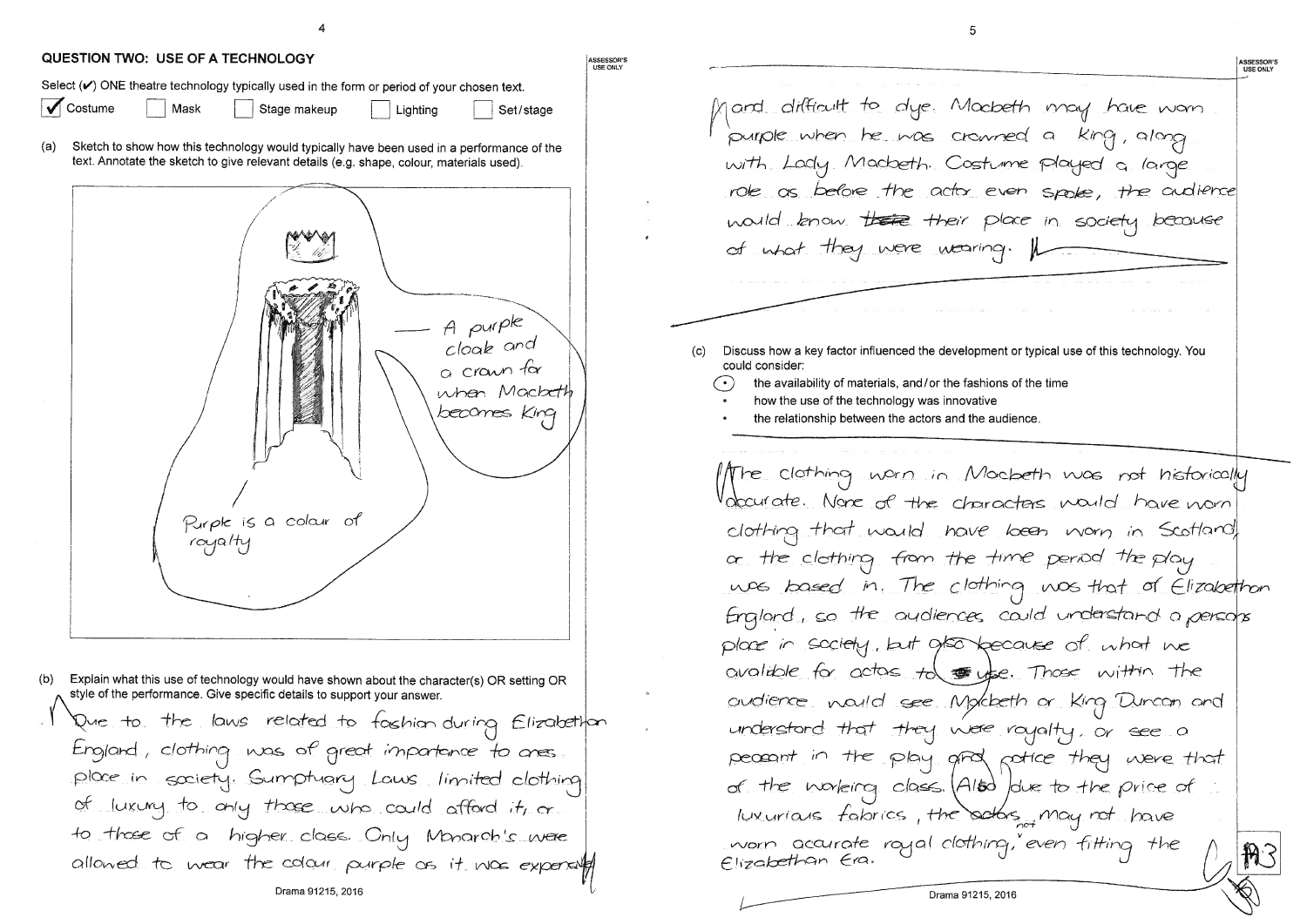## QUESTION THREE: THE PURPOSE OF THE FORM OR PERIOD

Describe a key purpose of the form or period you studied. (a)

The play Mocbeth was written in order to please the new Monarch King Janus Ind Estated Shakespearian theatre allowed me to understand the longuage used during that era, and help me learn and grow as an actor. The Atthough difficult, the State points old English language widened my acting ability, and helped me to understand its purpose. This allowed me to learn the classic techniques of acting. I

dagger? Examples of conventions used in theatre forms and periods include: chorus, soliloquy,  $(b)$ exaggerated action, stock characters, and breaking the fourth wall Regioide - uttimate

crine Explain how a convention would have been used to communicate this key purpose of the form or period to the audience. Give specific details from your chosen text to support your answer.

The use of soliloquy in Macbeth allows the audience to urderstand each character intentions. An example of the use of soliloquy is when Macbeth has told. Lady Macbeth he will not kill the King, and is alone with his thoughts. "Is this the dopper which I see before me? Come, let me clutch thee." This allared the audience to see Mocketh's inner termoil and also represents Macbeth's turning point as a character, as he is now seeing connections to killing King Duncon, he knows it's wrong, but it must be donein AS. order for the prophacy to come true.

ASSESSOR'S<br>USE ONLY

Is this the

 $(c)$ 

laws, or religious or social customs of the time that dictated what could be shown in performance. An event that influenced at ishakespeare to write Macbeth was the attendated murder of the new Monarch King James, this was known as the gunpowder plot of 1605. The play was created to send a message to its will follow. Attragh Cuy Fawkes failed to kill for his actions. While Macbeth succeded and became King for a time, he faced terrible consequences, resulting in him billing his closest friend, his wife commiting suicide and him being killed in battle. Another influence in Moderth were the beliefs of the Elizabethan

ASSESSOR'S<br>USE ONLY audience - do not bill the King, or terrible consequences King James, he was brutally tortured and bilted Era. The Great Chain of Being and the Wheell